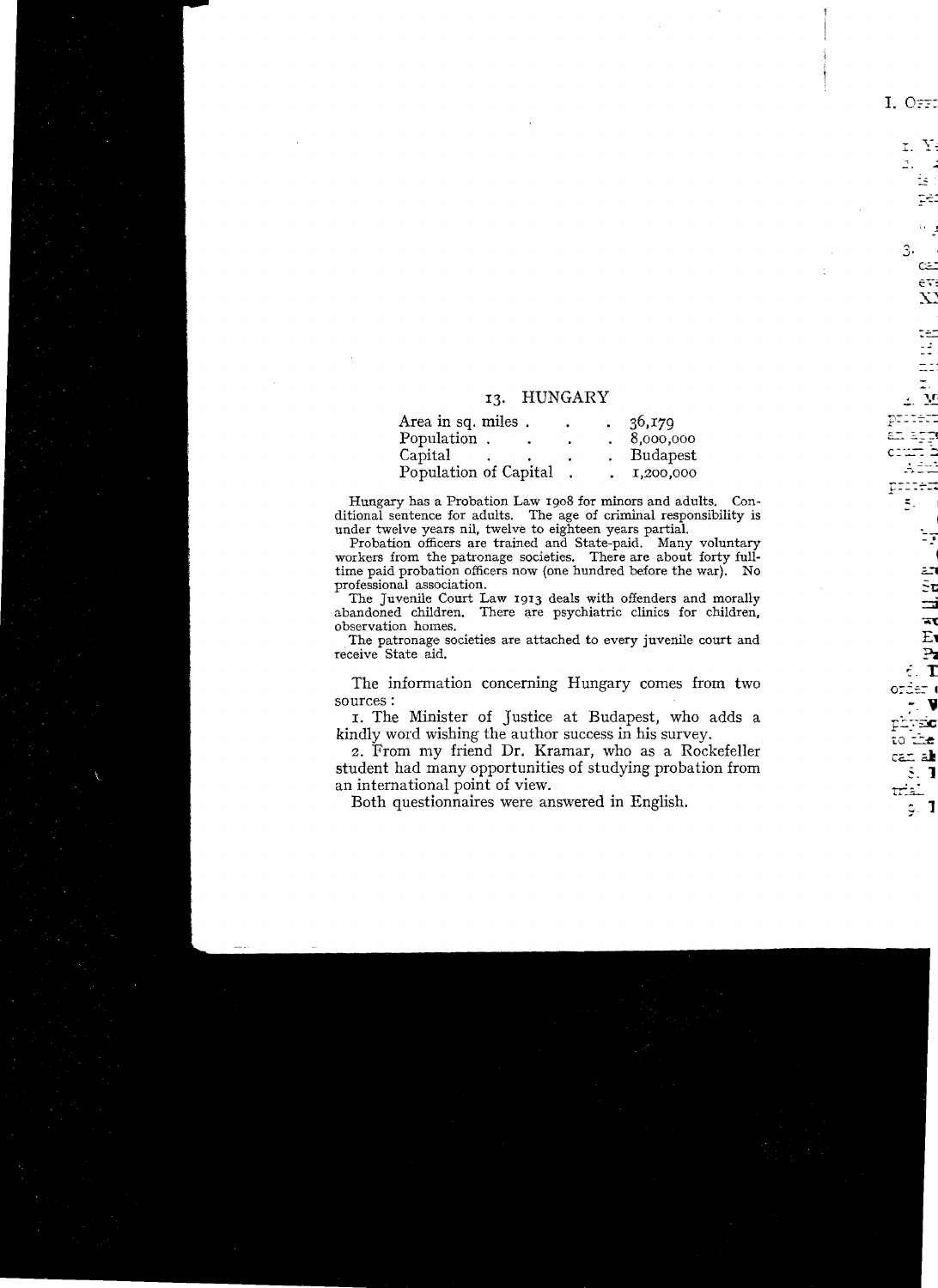## HUNGARY

## I. OFFICIAL REPLY FROM THE MINISTER OF JUSTICE, DATED 30TH MAY 1926

- I. Yes, there is a probation law in Hungary.
- *2.*  (a) XXXVI Act of the year 1908, of which the name is: "About the supplementing and modiflcation of the penal code of the procedure code."
	- $(b)$  VII Act of the year 1913, of which the name is: " About the juvenile court."
- *3.*  (a) Minors aged from twelve years to eighteen years can be placed on probation by the juvenile court in every approved case without a sentence (par. 17, Act XXXVI of 1908).

(b) Adults over eighteen years of age can be sentenced conditionaliy by the courts, but only in cases of such Uttle importance in which the punishment does not exceed one month imprisonment, or is a fine (par. I, Act XXXVI of 1908).

4. Minors placed on probation are always under the protection of a probation officer (if the court has one), or of an approved society, or of a suitable person. The juvenile court has a liberal choice.

Adults sentenced conditionally are not under special protection.

*5.* (a) The probation officers are trained for their work. (b) The salaries of the probation officers are paid by the State.

*(f)* We name as "probation officers " only those who are trained for their work, and these are paid by the State. But we have in our present poorish economical situation very few probation officers, and their work is managed through "Societies of Patronage." Every juvenile court has attached to it a Society of

Patronage, of which the members are entirely unpaid. 6. The offenders are not examined *ex officio,* but on the

order of the court.

7. We have only one clinic to ascertain the mental and physical, etc., condition of offenders, and that is attached to the court in Budapest. The other courts of the country can also send offenders to this clinic for examination.

8. The examinations of offenders take place befare the trial.

9. The Binet-Simon system of tests is used.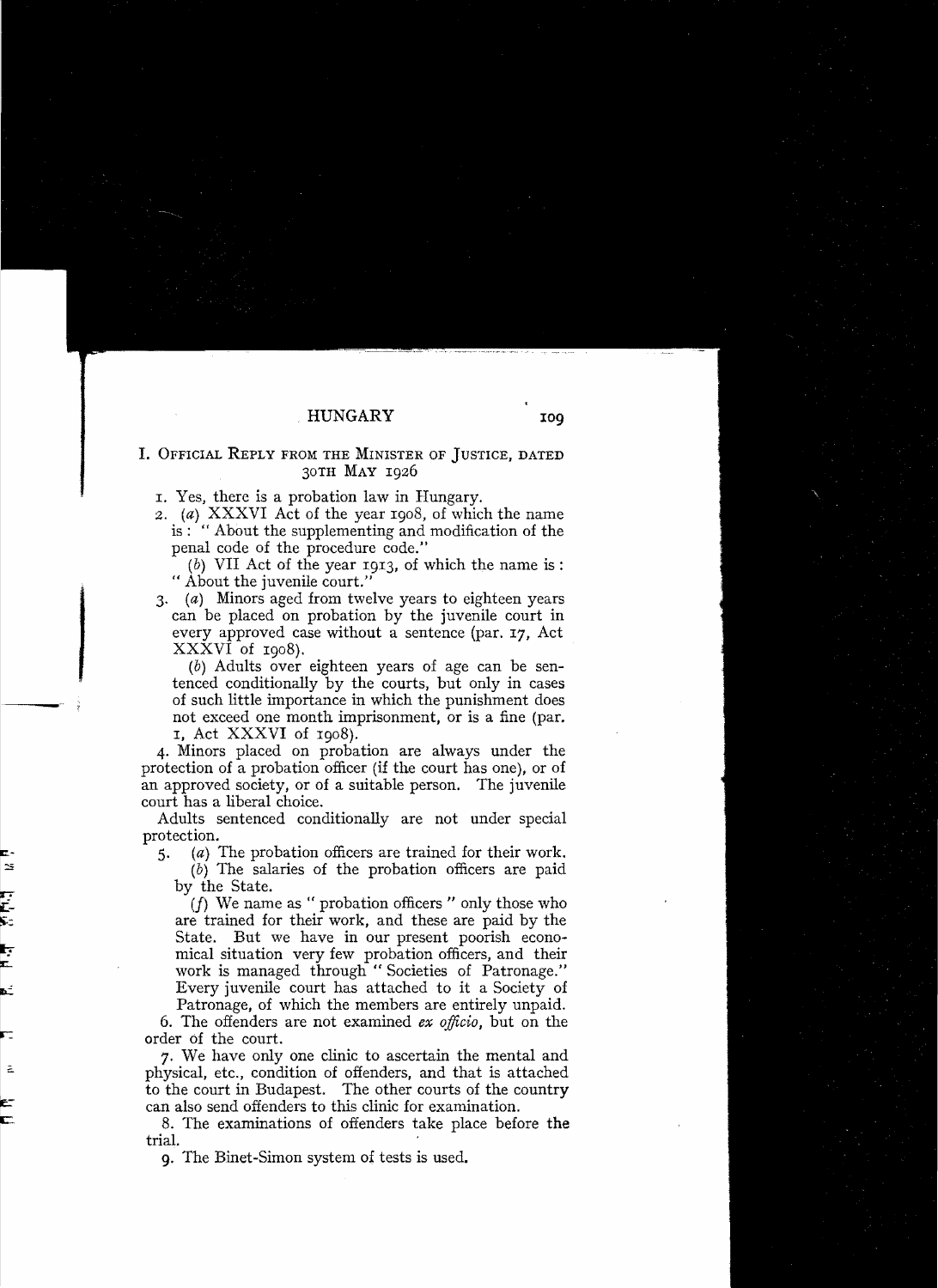10. We have in Budapest an observation home to which offenders may be sent to ascertain their mental, physical, etc., condition.

II. We have every year a special educational course of study for training probation oflicers at the superintendent authority.

12. The judge refers offenders for examination.

13. There is no association of probation ofncers.

14. There are about forty fuH-time paid probation officers.

II. DR. KRAMAR'S REPLIES TO MY QUESTIONNAIRE

Dr. Eugen Kramar, Assistant Professor of Pediatrics, Royal Elisabeth University, Pees, Hungary, has been kind enough to furnish the following information in English under date 27th April 1926. It is inserted because it contains supplementary information of considerable interest and because I attach much importance to the views of the Doctor whom I met in England in 1925.

I. Yes, we have a probation law.

2. The law modifying the penal law (Art. XXXVI, 1908) sanctioned 30th July 1908. This law is composed of two parts:

Part  $\tau$ . Conditions and limits of probation (offenders) over eighteen years and adults). Valid since Ist October

1908. Part 2. Dispositions concerning youths (under eighteen years) are valid since 1st January 1910. This law, modifying the penallaw, is completed by Art. VII, 1913, on the Court of Youths, sanctioned 31st March 1913, and valid since 1st January 1914.

 $3.$  (b) If the offender be aged over eighteen years without upper limit—the court may suspend for reasons deserving particular attention the execution of imprisonment not over one month, and of fines if, considering the conditions of living of the offender and other circumstances of the case, a favourable influence of this measure can be expected on the future behaviour of the cond conditions of living of the offender and other circumstances of the case, a favourable influence of this measure can be expected on the future behaviour of the condemned person. No probation can be granted if  $(I)$  the punishment be passed for an act or an attempt at an act which is to be punished by law with penal servitude or prison, (2) if the condemned person already had been punished, (3) if the act had been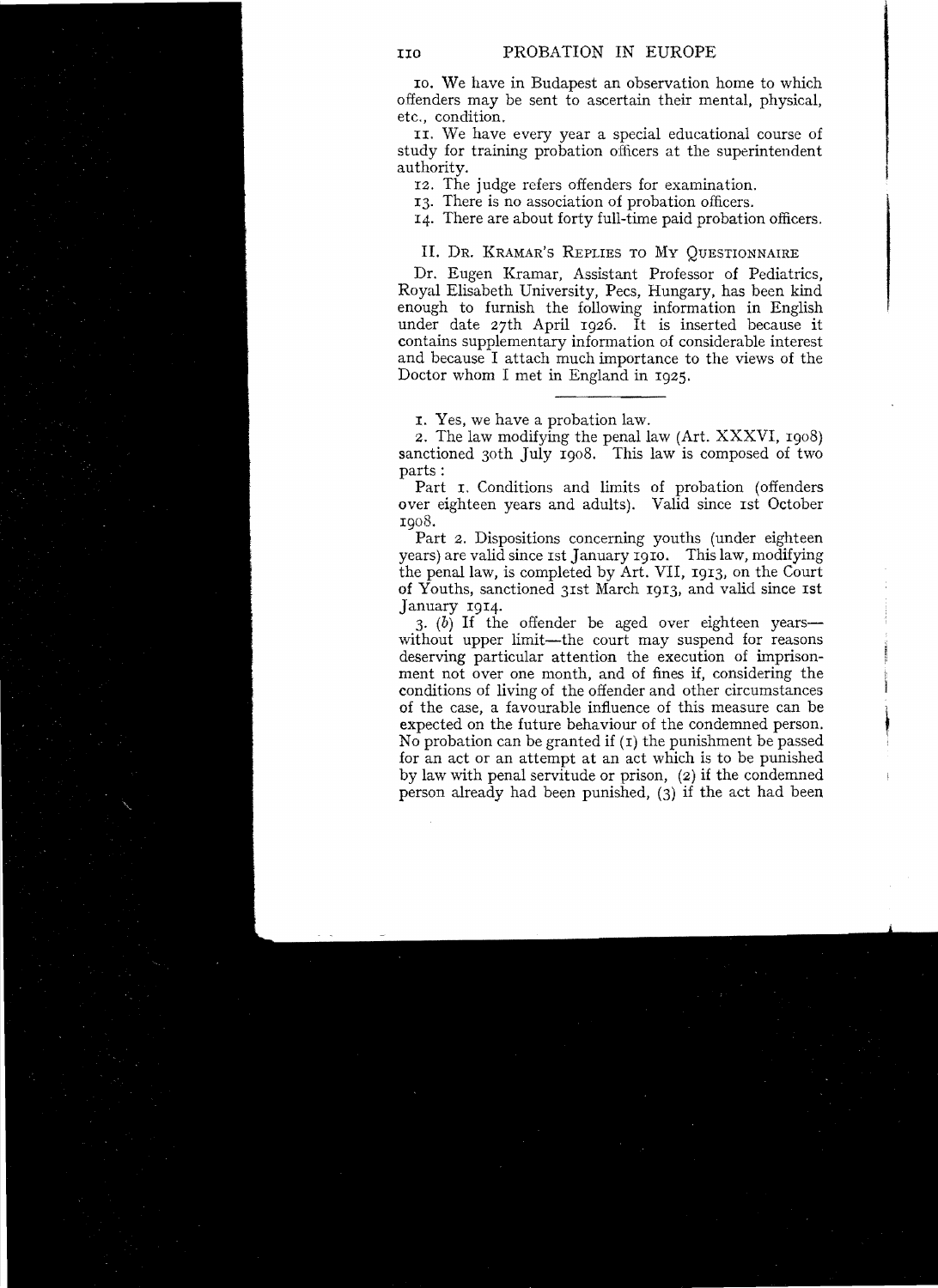committed for a mean reason. The probation lasts three years; in cases of misdemeanours one year.

*3.* (a) Children under twelve years cannot be prosecuted and prosecution cannot be commenced against them. If a child of this age commits a felony or misdemeanour, it is to be delivered for reprimand to the person entitled to domestic discipline, or to the school authorities. Should the child be exposed in his actual environment to moral depravity, or become deprayed, it is to be sent to a children's home.

depravity, or become depraved, it is to be sent to a children's<br>home.<br>The offender aged from twelve years to eighteen years<br>(youth), if not sufficiently developed mentally and morally<br>for punishment, cannot be made penally The offender aged from twelve years to eighteen years (youth), if not sufficiently developed mentally and morally<br>for punishment, cannot be made penally responsible, and<br>can only be reprimanded by his school authorities. Should<br>the offender be exposed to depravity in his envi become depraved, the court may send him to a house of correction.<br>If the youth (twelve to eighteen years) be at the time of

committing a felony or misdemeanour sufficiently developed mentally and morally for punishableness. the following measures can be taken against him: reprimand, house of correction, imprisonment and detention. (Prison and penal servitude cannot be pronounced.) The judge chooses the punishment desirable from the point of view of the future behaviour and moral development of the prosecuted youth.

*Probation.*—The court places the youth without pronouncing a judgment, and after suitable admonition conditionally on probation, under a control regulated by severe rules. Probation cannot be pronounced if the youth has already been punished with more than a month's imprisonment.

4. The offender on probation is generally placed in his family. In case of probation the supervision is entrusted to the legal agent for the youth, or, if desirable from the point of view of his moral development, to a State children's home or to another office organisation for this purpose, or to a society for the protection of children, or to a suitable person. If necessary the court provides for a place for offenders. The person entrusted with the supervision permanently controls the behaviour of the youth, and makes his report, if the probation elapses without any reproach. Should the youth during his time of probation commit another delict, or be a drunkard, or lead a vagrant or depraved life, or trespass against the rules of control, the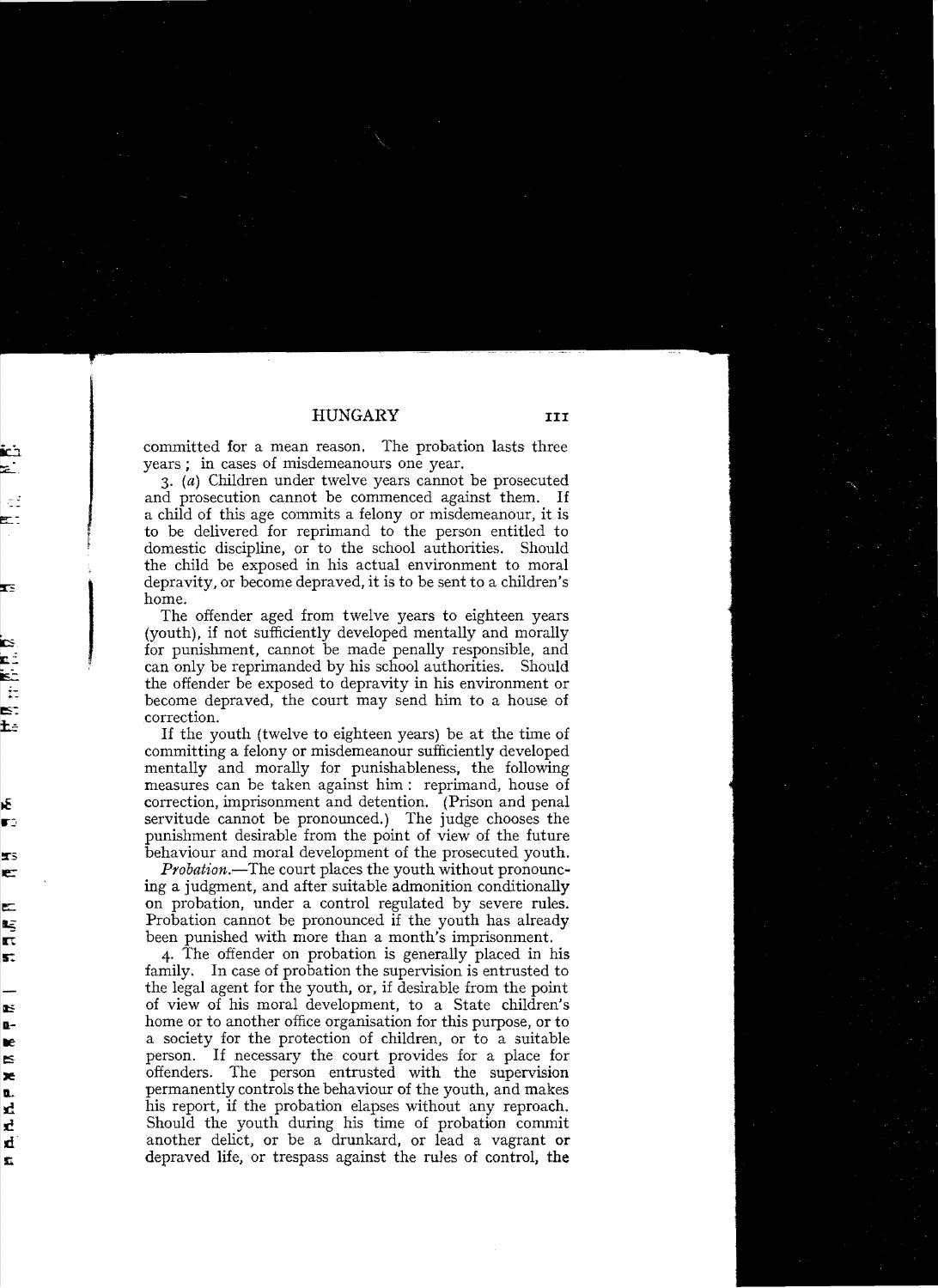court sentences him, after having ascertained these charges, to the house of correction, imprisonment, or detention, eventually prolongs the probation for another year, orders new rules of control, names a new probation officer, reprimands the youth, and mayorder that the youth shaIl go to a school suitable to his age and circumstances.

*5.*  (a) Probation officers go through a special course of training. They are persons of proper social standing and suitable for this purpose.

(b) Some of the probation officers are appointed by the Minister of Justice; they are paid by the State, and not by the county or municipality.

 $(d)$  Other probation officers are appointed by private societies and receive no salary. They are put at the disposal of the court by patronage societies. These societies live on voluntary gifts, foundations, and also receive State subventions.

6. If a depraved youth, or one likely to become depraved, or a youth having committed an offence, comes to the court, the probation officer studies the offender's environment, and in consideration of his report the court places the youth in a transitionary home where he is under individual observation for four to six weeks till the trial in court; a full report of the results of the observation is given to the judge. In the transitionary home the mental and physical conditions of the prosecuted are observed. The physician and the pedagogues of this home submit a full and minute report (two to three pages) on the health, individuality, inclinations, and possibilities of future development of the offender, to the court. In these transitionary homes there are so-caIled laboratories of criminal pedagogy at the disposal of the observing physician.

7. These homes are controlled by the Ministry of Justice.

8. Observation and examination of the offender takes place till the trial at court.

9. The Binet-Simon test is used.

10. The transitionary home is an institution to which offenders may be sent for observation as to mental, physical, etc., condition.

II. Special courses are held for the training of probation officers every year with the coIlaboration of judges, physicians, pedagogues, and others, at the end of which the students take an examination.